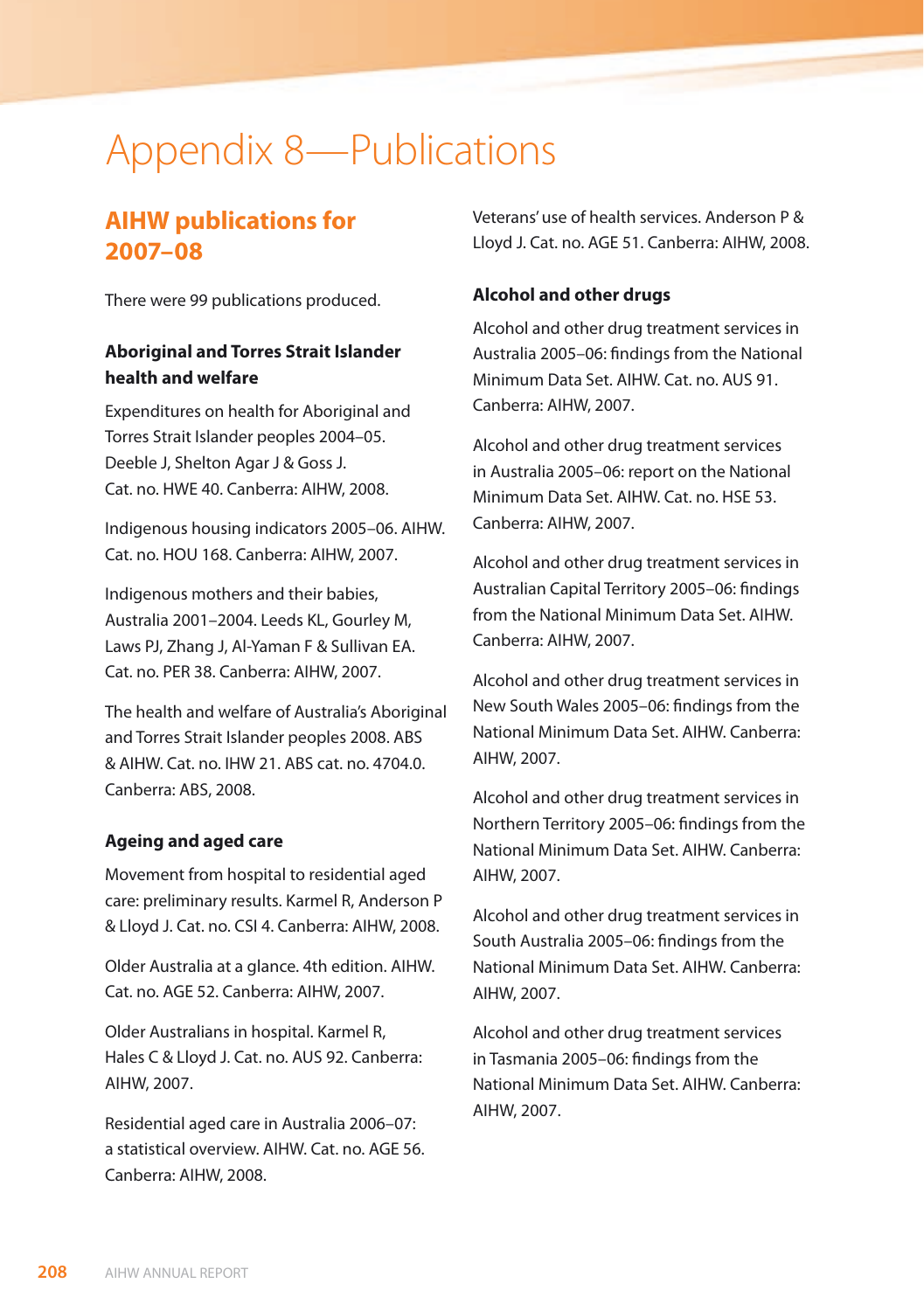Alcohol and other drug treatment services in Victoria 2005–06: findings from the National Minimum Data Set. AIHW. Canberra: AIHW, 2007.

Alcohol and other drug treatment services in Western Australia 2005–06: findings from the National Minimum Data Set. AIHW. Canberra: AIHW, 2007.

Alcohol and other drug treatment services NMDS specifications 2008–09: data dictionary, collection guidelines and validation processes. AIHW. Canberra: AIHW, 2008.

The effectiveness of the Illicit Drug Diversion Initiative in rural and remote Australia. AIHW. Cat. no. PHE 96. Canberra: AIHW, 2008.

#### **Cancer**

Breast cancer survival by size and nodal status in Australia. AIHW, Australasian Association of Cancer Registries & National Breast Cancer Centre. Cat. no. CAN 34. Canberra: AIHW, 2007.

BreastScreen Australia monitoring report 2004–2005. AIHW & Department of Health and Ageing. Cat. no. CAN 37. Canberra: AIHW, 2008.

Cervical screening in Australia 2005–2006. AIHW & Department of Health and Ageing. Cat. no. CAN 36. Canberra: AIHW, 2008.

National Bowel Cancer Screening Program monitoring report 2007. AIHW & Department of Health and Ageing. Cat. no. CAN 35. Canberra: AIHW, 2008.

#### **Cardiovascular disease**

Cardiovascular disease and its associated risk factors in Aboriginal and Torres Strait Islander peoples 2004–05. Penm E. Cat. no. CVD 41. Canberra: AIHW, 2008.

#### **Children, youth and families**

Adoptions Australia 2006–07. AIHW. Cat. no. CWS 32. Canberra: AIHW, 2008.

Child protection Australia 2006–07. AIHW. Cat. no. CWS 31. Canberra: AIHW, 2008.

Injury among young Australians. Eldridge D. Cat. no. AUS 102. Canberra: AIHW, 2008.

Juvenile justice in Australia 2005–06. AIHW. Cat. no. JUV 3. Canberra: AIHW, 2007.

Key national indicators of children's health, development and wellbeing: indicator framework for *A picture of Australia's children 2009*. AIHW. Cat. no. AUS 100. Canberra: AIHW, 2008.

Technical paper on operational definitions and data issues for key national indicators of children's health, development and wellbeing. AIHW. Cat. no. WP 59. Canberra: AIHW, 2008.

#### **Corporate publications**

AIHW Access no. 24: October 2007. AIHW. Cat. no. HWI 98. Canberra: AIHW, 2007.

AIHW Access no. 25: June 2008. AIHW. Cat. no. HWI 100. Canberra: AIHW, 2008.

Annual report 2006–07. AIHW. Cat. no. AUS 95. Canberra: AIHW, 2007.

Australia's health 2008. AIHW. Cat. no. AUS 99. Canberra: AIHW, 2008.

Australia's welfare 2007. AIHW. Cat. no. AUS 93. Canberra: AIHW, 2007.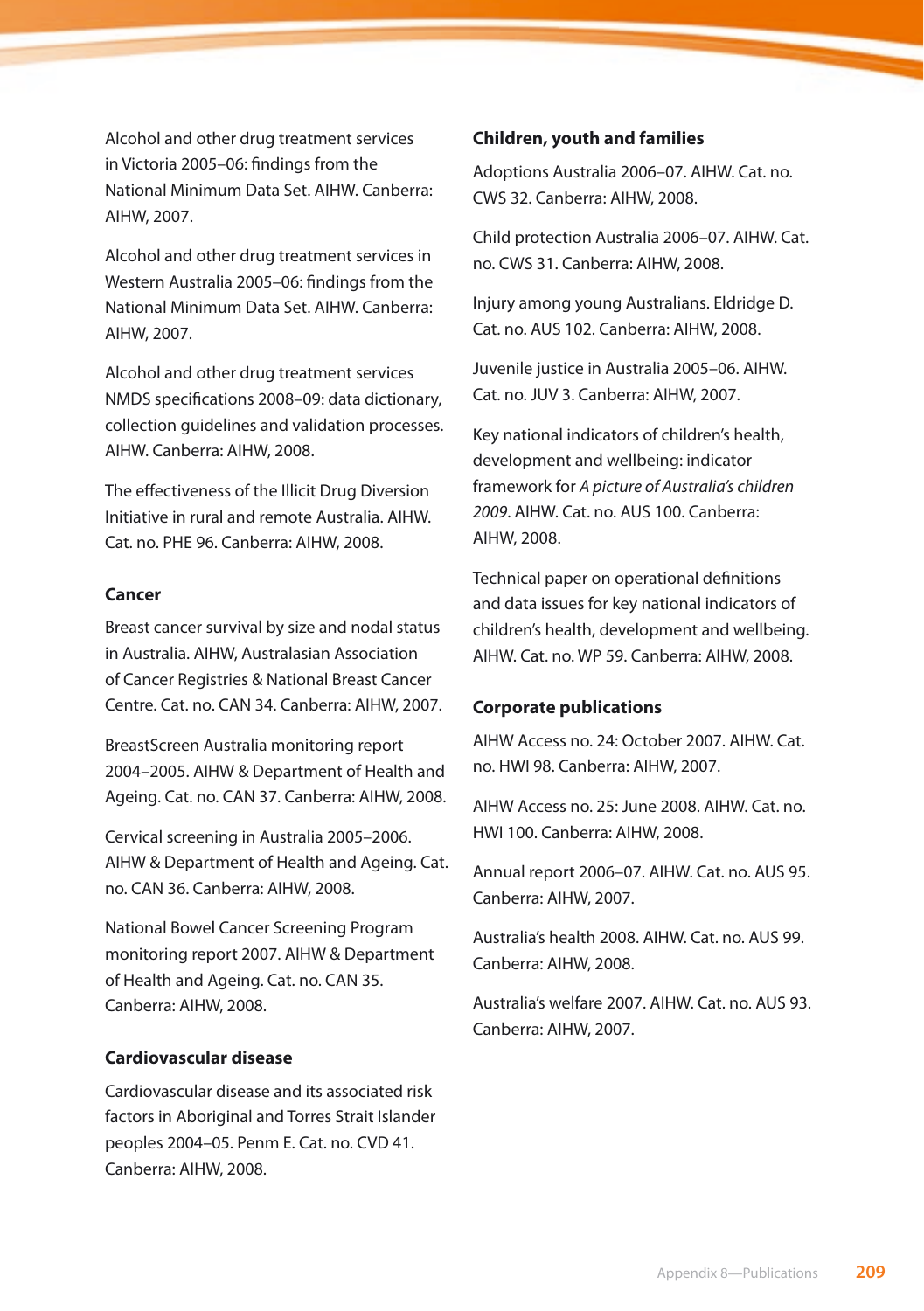#### **Data linkage and standards**

Comparing name-based and event-based strategies for data linkage: a study linking hospital and residential aged care data for Western Australia. Karmel R & Rosman D. Cat. no. CSI 3. Canberra: AIHW, 2007.

Linking SAAP, child protection and juvenile justice data collections: a feasibility study. AIHW. Cat. no. CSI 5. Canberra: AIHW, 2008.

National palliative care performance indicators: results of the 2006 performance indicator data collection. AIHW. Cat. no. AUS 94. Canberra: AIHW, 2007.

National palliative care performance indicators: results of the 2007 performance indicator data collection. AIHW. Cat. no. HWI 99. Canberra: AIHW, 2008.

Report on the pilot test of the communitybased palliative care client data collection. AIHW. Cat. no. HWI 97. Canberra: AIHW, 2007.

## **Dental health**

Dental service patterns by patient and visit characteristics. AIHW Dental Statistics and Research Unit. Cat. no. DEN 169. Adelaide: AIHW DSRU, 2008.

Geographic distribution of the Australian dental labour force, 2003. AIHW Dental Statistics and Research Unit. Cat. no. DEN 168. Adelaide: AIHW DSRU, 2007.

Oral health of Aboriginal and Torres Strait Islander children. Jamieson LM, Armfield JM & Roberts-Thomson KF. Cat. no. DEN 167. Adelaide: AIHW DSRU, 2007.

Social determinants of oral health: conditions linked to socioeconomic inequalities in oral health in the Australian population. Sanders A. Cat. no. POH 7. Canberra: AIHW, 2007.

Water fluoridation and children's dental health: the Child Dental Health Survey, Australia 2002. AIHW Dental Statistics and Research Unit. Cat. no. DEN 170. Adelaide: AIHW DSRU, 2007.

#### **Diabetes**

Diabetes: Australian facts 2008. AIHW. Cat. no. CVD 40. Canberra: AIHW, 2008.

National Diabetes Register: statistical profile 1999–2005. Catanzariti L, Faulks K & Waters AM. Cat. no. CVD 39. Canberra: AIHW, 2007.

National indicators for monitoring diabetes: report of the Diabetes Indicators Review Subcommittee of the National Diabetes Data Working Group. AIHW. Cat. no. CVD 38. Canberra: AIHW, 2007.

#### **Expenditure on health and welfare**

Elective surgery in Australia: new measures of access. AIHW. Cat. no. HSE 57. Canberra: AIHW, 2008.

Health expenditure Australia 2005–06. AIHW. Cat. no. HWE 37. Canberra: AIHW, 2007.

National public health expenditure report 2005–06. AIHW. Cat. no. HWE 39. Canberra: AIHW, 2008.

Welfare expenditure Australia 2005–06. AIHW. Cat. no. HWE 38. Canberra: AIHW, 2007.

#### **Functioning and disability**

Disability in Australia: acquired brain injury. O'Rance L. Cat. no. AUS 96. Canberra: AIHW, 2007.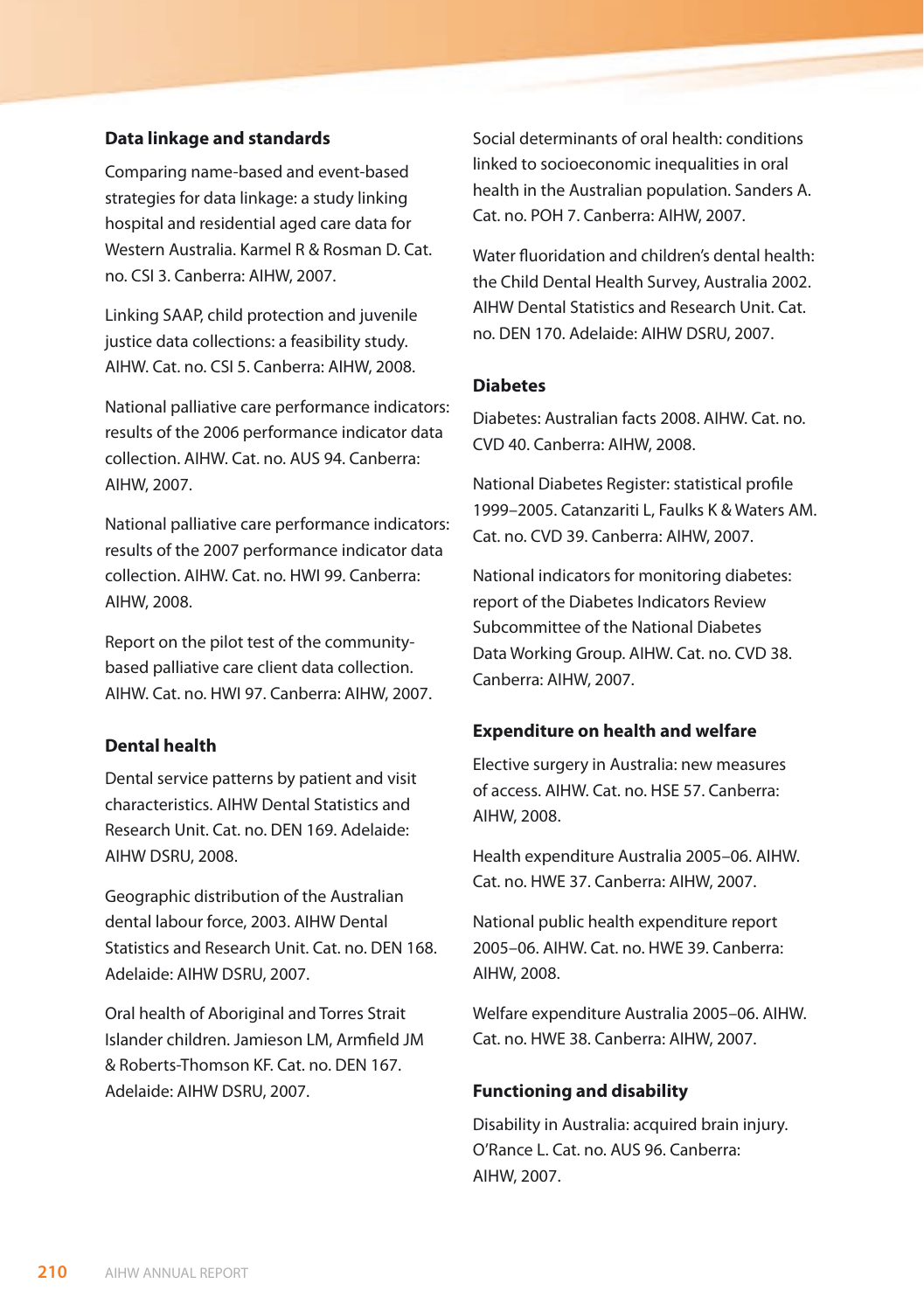Disability support services 2005–06: national data on services provided under the Commonwealth State/Territory Disability Agreement. AIHW. Cat. no. DIS 51. Canberra: AIHW, 2007.

#### **General practice**

General practice activity in Australia 2006–07. Britt H, Miller GC, Charles J, Bayram C, Pan Y, Henderson J et al. Cat. no. GEP 21. Canberra: AIHW, 2008.

Patient-based substudies from BEACH: abstracts and research tools 1999–2006. Britt H, Miller GC, Henderson J & Bayram C. Cat. no. GEP 20. Canberra: AIHW, 2007.

#### **Health and welfare services and care**

Australian hospital statistics 2006–07. AIHW. Cat. no. HSE 55. Canberra: AIHW, 2008.

#### **Housing**

Community housing 2006–07: Commonwealth State Housing Agreement national data report. AIHW. Cat. no. HOU 172. Canberra: AIHW, 2008.

Community housing in Australia 2005–06: findings from the Commonwealth State Housing Agreement data. AIHW. Cat. no. AUS 98. Canberra: AIHW, 2008.

Crisis Accommodation Program 2006–07: Commonwealth State Housing Agreement national data report. AIHW. Cat. no. HOU 174. Canberra: AIHW, 2008.

CSHA community housing data collection 2006–07: results for the trial collection of unit record level dwelling and organisation administrative data. AIHW. Cat. no. WP 58. Canberra: AIHW, 2008.

Demand for SAAP accommodation by homeless people 2005–06. AIHW. Cat. no. HOU 169. Canberra: AIHW, 2007.

Demand for SAAP accommodation by homeless people 2005–06: summary. AIHW. Cat. no. AUS 97. Canberra: AIHW, 2007.

Home purchase assistance 2006–07: Commonwealth State Housing Agreement national data report. AIHW. Cat. no. HOU 176. Canberra: AIHW, 2008.

Housing assistance in Australia 2008. AIHW. Cat. no. HOU 173. Canberra: AIHW, 2008.

Private rent assistance 2006–07: Commonwealth State Housing Agreement national data report. AIHW. Cat. no. HOU 175. Canberra: AIHW, 2008.

Public rental housing 2006–07: Commonwealth State Housing Agreement national data report. AIHW. Cat. no. HOU 170. Canberra: AIHW, 2008.

State owned and managed Indigenous housing 2006–07: Commonwealth State Housing Agreement national data report. AIHW. Cat. no. HOU 171. Canberra: AIHW, 2008.

#### **Injury**

Deaths and hospitalisations due to drowning, Australia 1999–00 to 2003–04. Kreisfield R & Henley G. Cat. no. INJCAT 109. Adelaide: AIHW NISU, 2008.

Hospitalisation due to falls in older people, Australia 2003–04. Bradley C & Harrison JE. Cat. no. INJCAT 96. Adelaide: AIHW NISU, 2007.

Hospitalised football injuries, 2004–05. Henley G. Cat. no. INJCAT 103. Adelaide: AIHW NISU, 2007.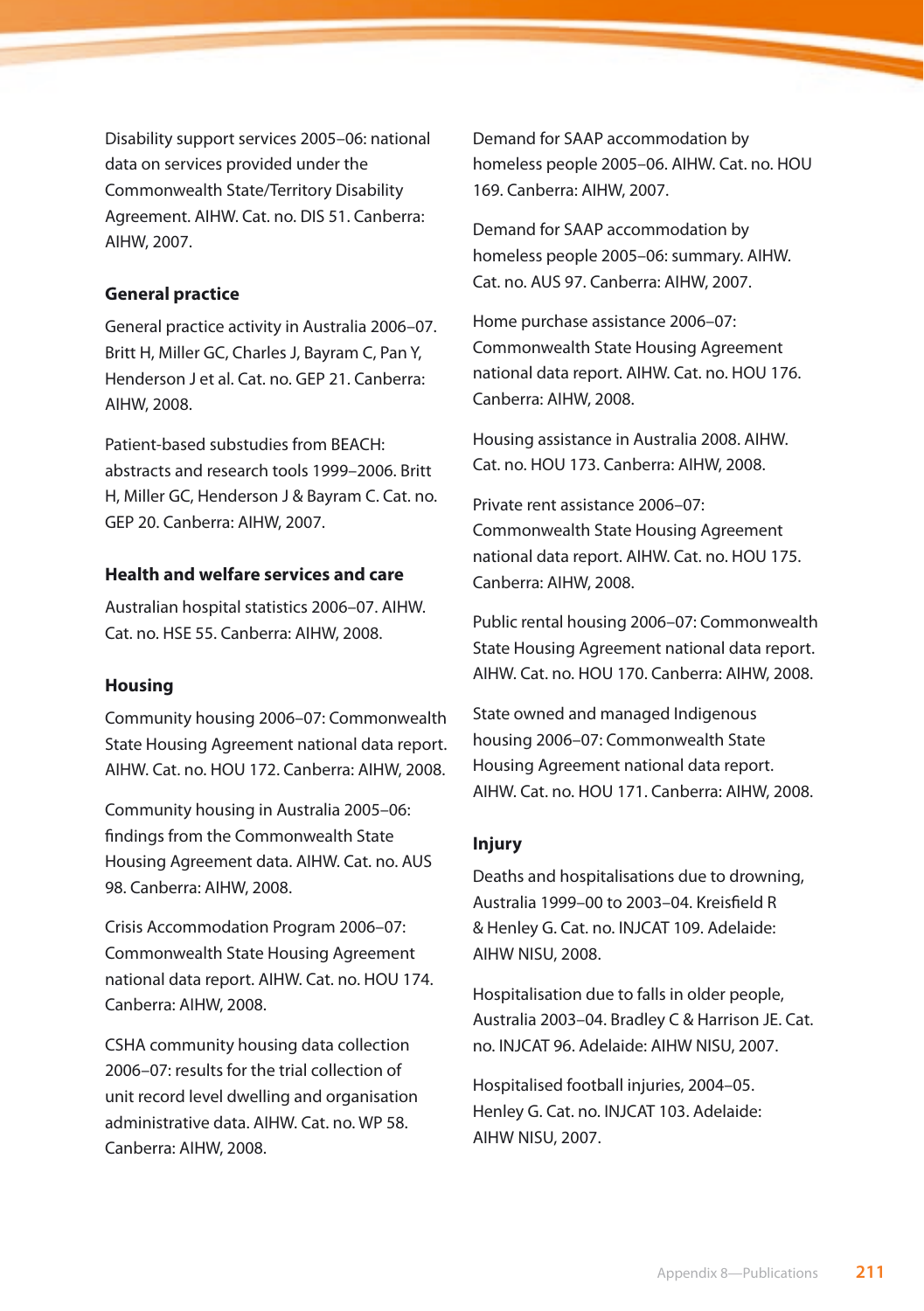Ladder-related fall injuries. Bradley C. Cat. no. INJCAT 105. Adelaide: AIHW NISU, 2007.

Serious injury due to land transport accidents, Australia 2003–04. Harrison JE & Berry JG. Cat. no. INJCAT 107. Adelaide: AIHW NISU, 2007.

Serious injury due to transport accidents, Australia 2003–04. Harrison JE & Berry JG. Cat. no. INJCAT 101. Adelaide: AIHW NISU, 2007.

Serious injury due to transport accidents involving a railway train, Australia 1999–00 to 2003–04. Flood F, Berry JG & Harrison JE. Cat. no. INJCAT 104. Adelaide: AIHW NISU, 2007.

Spinal cord injury, Australia, 2005–06. Cripps R. Cat. no. INJCAT 102. Adelaide: AIHW NISU, 2007.

Use of multiple causes of death data for identifying and reporting injury mortality. Kreisfeld R & Harrison JE. Cat. no. INJCAT 98. Adelaide: AIHW NISU, 2007.

Venomous bites and stings in Australia to 2005. Bradley C. Cat. no. INJCAT 110. Adelaide: AIHW NISU, 2008.

#### **Labour force health and welfare**

Medical labour force 2005. AIHW. Cat. no. HWL 41. Canberra: AIHW, 2008.

Nursing and midwifery labour force 2005. AIHW. Cat. no. HWL 40. Canberra: AIHW, 2008.

## **National health and welfare information**

Prisoner health in Australia: contemporary information collection and a way forward. Al-Yaman F & Belcher J. Cat. no. PHE 94. Canberra: AIHW, 2007.

#### **Perinatal health**

Assisted reproduction technology in Australia and New Zealand 2005. Wang YA, Dean JH & Sullivan EA. Cat. no. PER 36. Canberra: AIHW, 2007.

Australia's mothers and babies 2005. Laws PJ, Abeywardana S, Walker J & Sullivan EA. Cat. no. PER 40. Canberra: AIHW, 2007.

Congenital anomalies in Australia 1998–2001. Abeywardana S, Karim M, Grayson N & Sullivan EA. Cat. no. PER 37. Canberra: AIHW, 2007.

Congenital anomalies in Australia 2002–2003. Abeywardana S & Sullivan EA. Cat. no. PER 41. Canberra: AIHW, 2008.

Maternal deaths in Australia 2003–2005. Sullivan EA, Hall B & King JF. Cat. no. PER 42. Canberra: AIHW, 2008.

## **Population health**

2007 National Drug Strategy Household Survey: first results. AIHW. Cat. no. PHE 98. Canberra: AIHW, 2008.

A picture of osteoarthritis in Australia. AIHW. Cat. no. PHE 93. Canberra: AIHW, 2007.

Australian asthma indicators: five-year review of asthma monitoring in Australia. Australian Centre for Asthma Monitoring. Cat. no. ACM 12. Canberra: AIHW, 2007.

Comorbidity of cardiovascular disease, diabetes and chronic kidney disease in Australia. Tong B & Stevenson C. Cat. no. CVD 37. Canberra: AIHW, 2007.

Impairments and disability associated with arthritis and osteoporosis. Rahman N & Bhatia K. Cat. no. PHE 90. Canberra: AIHW, 2007.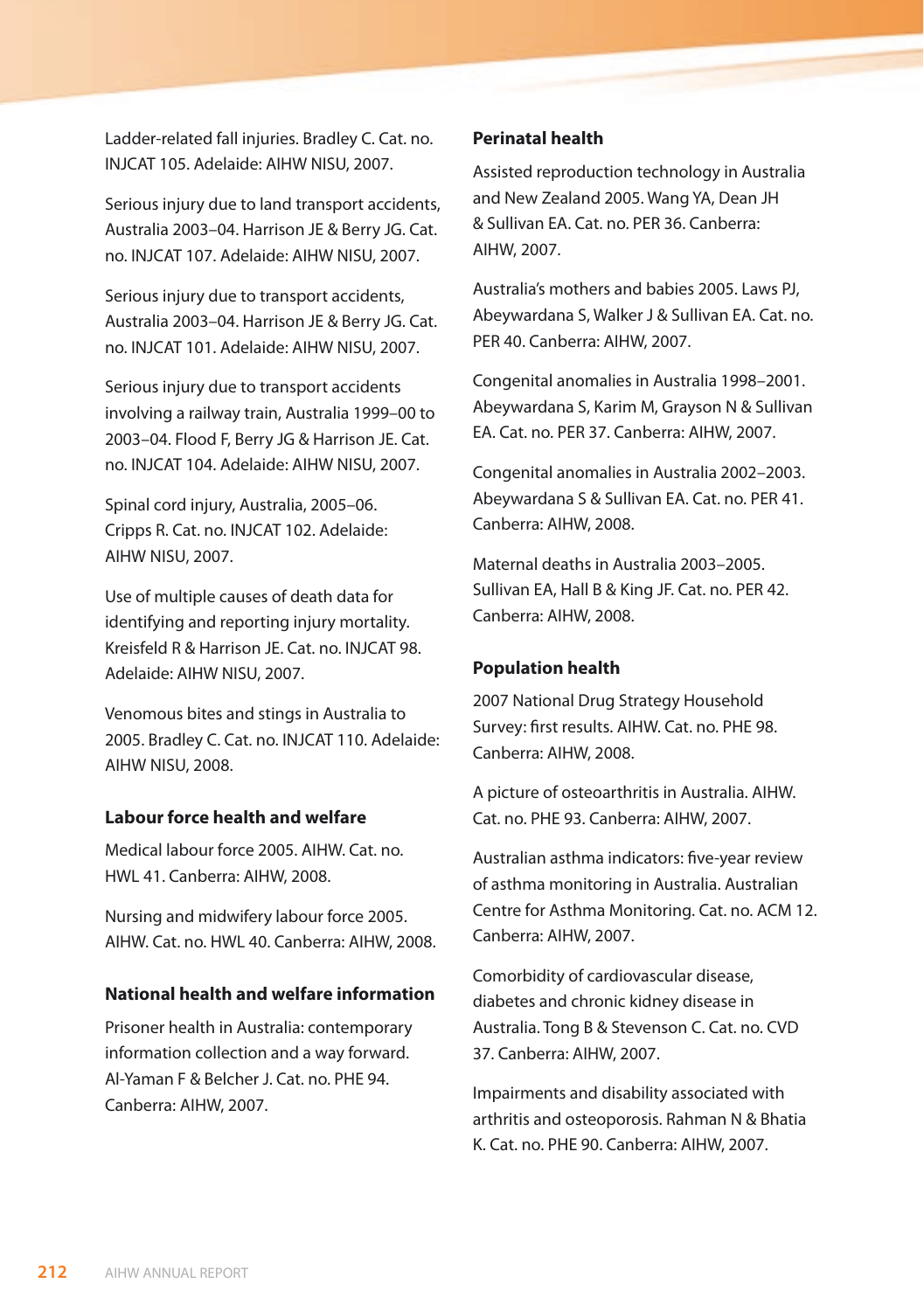Indicators for chronic diseases and their determinants 2008. AIHW. Cat. no. PHE 75. Canberra: AIHW, 2008.

Occupational asthma in Australia. Bhatia K. Cat. no. AUS 101. Canberra: AIHW, 2008.

Statistical methods for monitoring asthma. Australian Centre for Asthma Monitoring. Cat. no. ACM 13. Canberra: AIHW, 2008.

## **Rural health**

Rural, regional and remote health: a study on mortality. 2nd edition. AIHW. Cat. no. PHE 95. Canberra: AIHW, 2007.

Rural, regional and remote health: indicators of health status and determinants of health. AIHW. Cat. no. PHE 97. Canberra: AIHW, 2008.

#### **Safety and quality of health care**

Medical indemnity national data collection public sector 2005–06. AIHW. Cat. no. HSE 52. Canberra: AIHW, 2007.

Sentinel events in Australian public hospitals 2004–05. AIHW & Commission for Safety and Quality in Health Care. Cat. no. HSE 51. Canberra: AIHW, 2007.

# **Journal articles produced by AIHW staff**

AIHW 2007. Intellectual disability in Australia's Aboriginal and Torres Strait Islander peoples. Journal of Intellectual & Developmental Disability 32(3):222–5.

Carney L 2007. Homeless SAAP clients with a mental health problem. Parity, September 20(8):10–12.

Griffin J 2008. Reducing unmet demand in SAAP: pointers from the evidence base. Parity, May 21(4):38–39.

Griffin J & Giovanetti A 2007. SAAP data and research. Parity, August 20(7):12–13.

Karmel R & Gibson D 2007. Event-based record linkage in health and aged care services data: a methodological innovation. BMC Health Services Research 7:154.

# **Journal articles produced by collaborating units**

Abou Elnour A & Harrison JE 2008. Lethality of suicide methods. Injury Prevention 14:39–45.

Armfield JM 2007. Manipulating perceptions of spider characteristics and predicted spider fear: evidence for the cognitive vulnerability model of the etiology of fear. Journal of Anxiety Disorders 21(5):691–703.

Armfield JM 2007. Understanding animal fears: a comparison of the cognitive vulnerability and harm-looming models. BMC Psychiatry 7:68.

Armfield JM 2007. When public action undermines public health: a critical examination of antifluoridationist literature. Australia and New Zealand Health Policy 4:25.

Armfield JM 2008. An experimental study of the role of vulnerability related perceptions in spider fear: comparing an imaginal and in vivo encounter. Journal of Anxiety Disorders 22(2):222–32.

Armfield JM 2008. A preliminary investigation of the relationship of dental fear to other specific fears, general fearfulness, disgust sensitivity and harm sensitivity. Community Dentistry and Oral Epidemiology 36(2):128–36.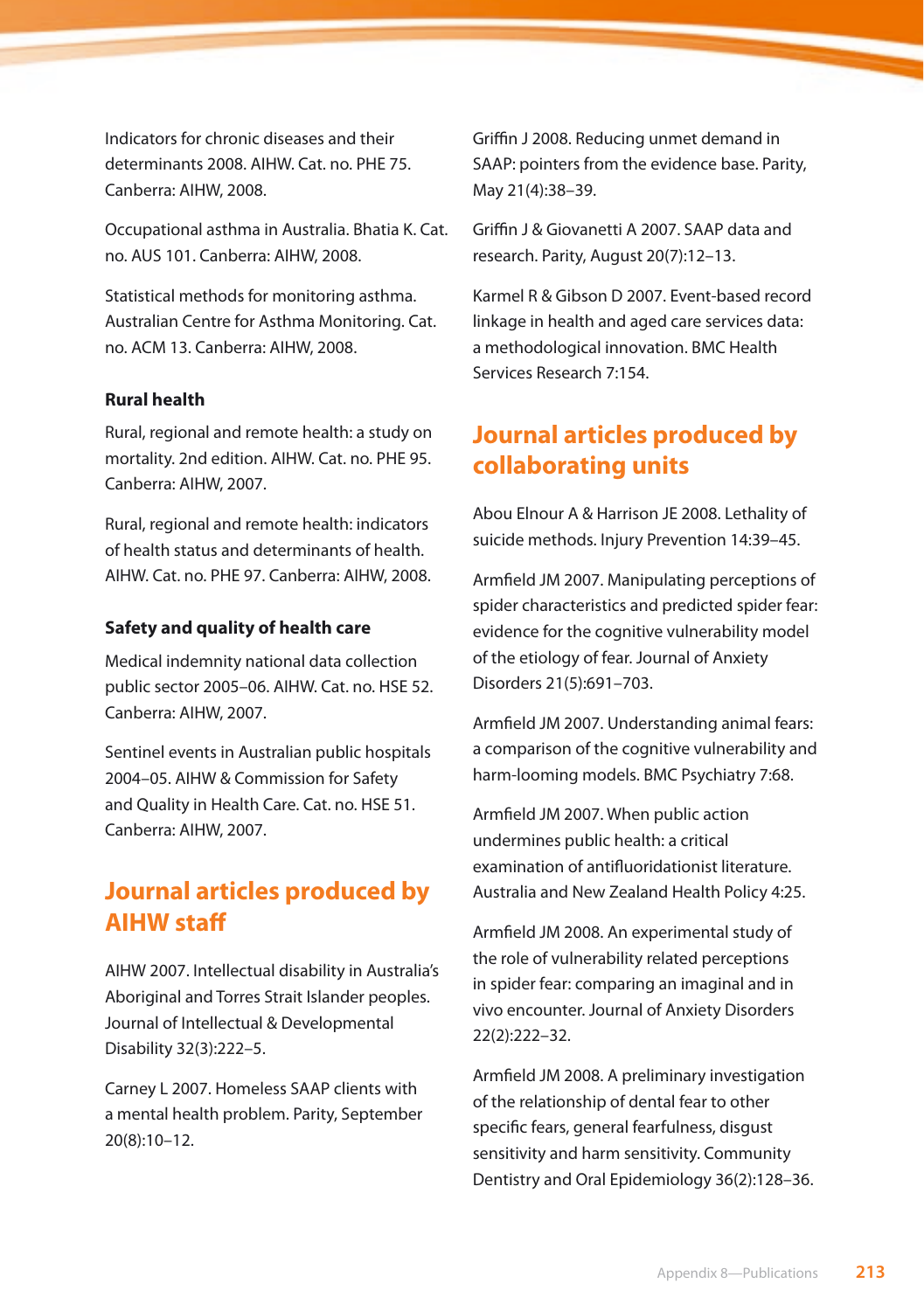Armfield JM & Spencer AJ 2007. Community effectiveness of fissure sealants and the effect of fluoridated water consumption. Community Dental Health 24:4–11.

Armfield JM & Spencer AJ 2008. Quarter of a century of change: caries experience in Australian children, 1977–2002. Australian Dental Journal 53(2):151–9.

Armfield JM, Slade GD & Spencer AJ 2008. Cognitive vulnerability and dental fear. BMC Oral Health 8:2.

Armfield JM, Stewart JF & Spencer AJ 2007. The vicious cycle of dental fear: exploring the interplay between oral health, service utilization and dental fear. BMC Oral Health 7:1.

Australian Research Centre for Population Oral Health: Armfield JM 2008. The benefits of water fluoridation across areas of differing socioeconomic status. Australian Dental Journal 53(2):180–3.

Australian Research Centre for Population Oral Health: Crocombe LA & Slade GD 2007. Decline of the edentulism epidemic in Australia. Australian Dental Journal 52(2):154–6.

Australian Research Centre for Population Oral Health: Do LG & Roberts-Thomson KF 2007. Dental caries experience in the Australian adult population. Australian Dental Journal 52(3):249–51.

Australian Research Centre for Population Oral Health: Kapellas K & Slade G 2008. The relationship between diabetes and oral health among Australian adults. Australian Dental Journal 53(1):93–6.

Australian Research Centre for Population Oral Health: Spencer AJ & Harford J 2007. Dental visiting among the Australian adult dentate population. Australian Dental Journal 52(4):336–9.

Bayram C, Britt H & Fahridin S 2007. Adolescent attendances in general practice. Australian Family Physician 36(8):586–7.

Bayram C, Knox S, Miller G, Ng A & Britt H 2007. Clinical activity of overseas-trained doctors practising in general practice in Australia. Australian Health Review 31(3):440–8.

Berry JG, Pidd K, Roche AM & Harrison JE 2007. Prevalence and patterns of alcohol use in the Australian workforce: findings from the 2001 National Drug Strategy Household Survey. Addiction 102(9):1399–1410.

Brennan DS 2007. Dental attitudes provide a proximate explanation for oral health disparities. Journal of Evidence-Based Dental Practice 7(3):144–5.

Brennan DS & Spencer AJ 2007. Trends in private dental service provision in major city and other Australian locations. Australian Journal of Rural Health 15(3):189–95.

Brennan DS & Spencer AJ 2007. Service patterns associated with coronal caries in private general dental practice. Journal of Dentistry 35(7):570–7.

Brennan DS, Luzzi L & Roberts-Thomson KF 2008. Dental service patterns among private and public patients in Australia. BMC Health Services Research 8(1).

Brennan DS, Roberts-Thomson KF & Spencer AJ 2007. Oral health of Indigenous adult public dental patients. Australian Dental Journal 52(4):322–8.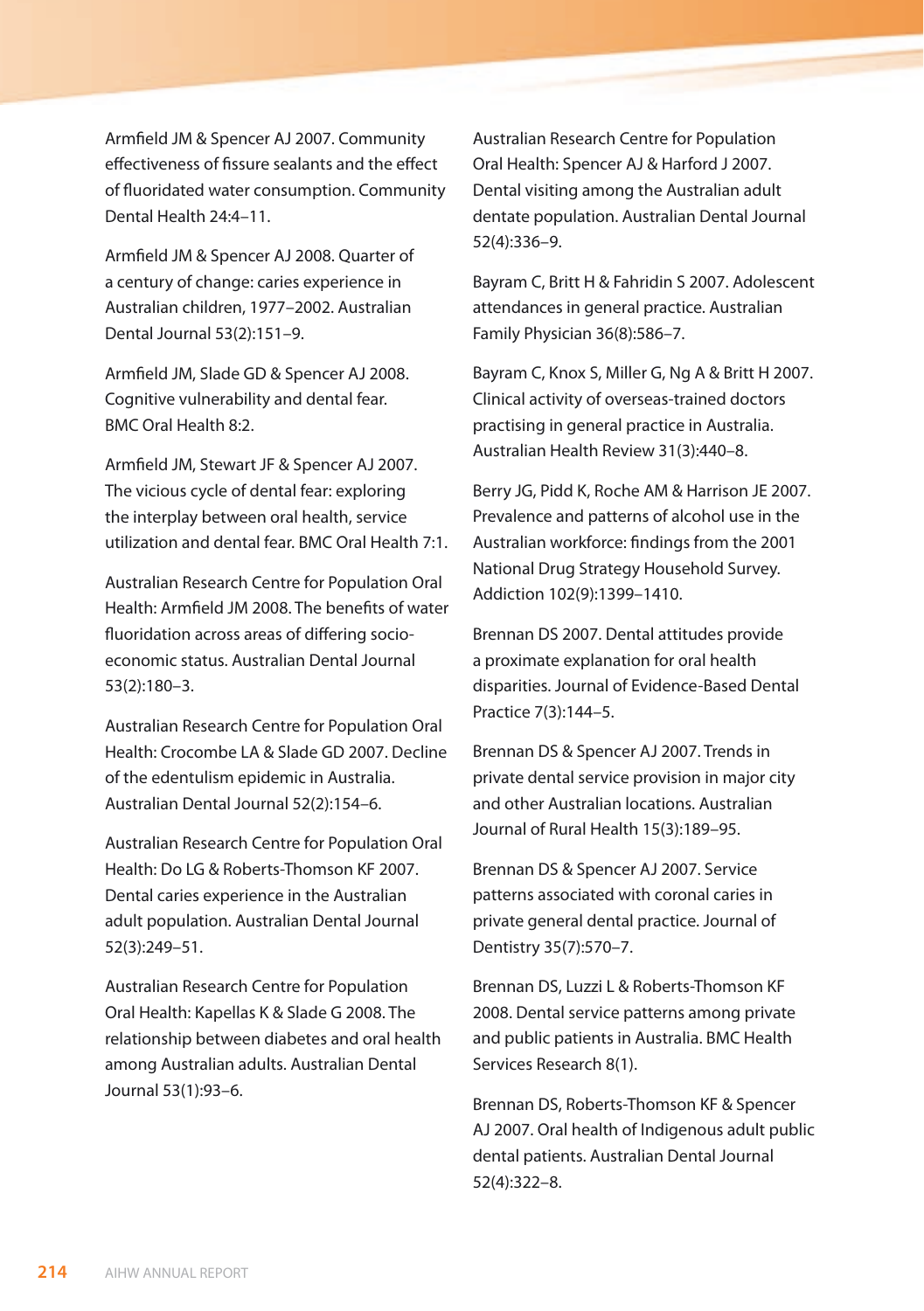Brennan DS, Singh KA & Spencer AJ 2008. Health system values and social values of dental practitioners. Health Policy 86:318–24.

Brennan DS, Spencer AJ & Roberts-Thomson KF 2007. Caries experience among 45–54 year olds in Adelaide, South Australia. Australian Dental Journal 52(2):122–7.

Brennan DS, Spencer AJ & Roberts-Thomson KF 2007. Periodontal disease among 45–54 year olds in Adelaide, South Australia. Australian Dental Journal 52(1):55–60.

Brennan DS, Spencer AJ & Roberts-Thomson KF 2007. Quality of life and disability weights associated with periodontal disease. Journal of Dental Research 86(8):713–17.

Brennan DS, Spencer AJ & Roberts-Thomson KF 2008. Tooth loss, chewing ability and quality of life. Quality of Life Research 17(2):227–35.

Brickhouse TH, Rozier RG & Slade GD 2008. Effects of enrollment in Medicaid versus the State Children's Health Insurance Program on kindergarten children's untreated dental caries. American Journal of Public Health 98(5):876–81.

Britt H & Fahridin S 2007. Presentations of nausea and vomiting. Australian Family Physician 36(9):682–3.

Charles J, Britt H & Fahridin S 2008. Urinary incontinence in the older patient. Australian Family Physician 37(3):105.

Charles J, Britt H & Valenti L 2008. Lifestyle matters. Australian Family Physician 37(1–2):9.

Charles J, Fahridin S & Britt H 2008. Vertiginous syndrome. Australian Family Physician 37(5):299.

Charles J, Miller G & Harrison C 2007. Management of haemachromatosis in general practice. Australian Family Physician 36(10):792–3.

Charles J, Miller G & Fahridin S 2007. Management of stroke in general practice. Australian Family Physician 36(11):890–1.

Diatchenko L, Nackley AG, Slade GD, Belfer I, Max MB, Goldman D et al. 2007. Responses to Drs. Kim and Dionne regarding comments on Diatchenko, et al. Catechol-*O*-methyltransferase gene polymorphisms are associated with multiple pain-evoking stimuli. Pain 2006;125:216–24. Pain (letter);129(3):366–70.

Do LG & Spencer AJ 2007. Decline in the prevalence of dental fluorosis among South Australian children. Community Dentistry and Oral Epidemiology 35(4):282–91.

Do LG & Spencer AJ 2007. Oral health-related quality of life of children by dental caries and fluorosis experience. Journal of Public Health Dentistry 67(3):132–9.

Do LG & Spencer AJ 2007. Risk-benefit balance in the use of fluoride among young children. Journal of Dental Research 86(8):723–8.

Do LG, Slade GD, Roberts-Thomson KF & Sanders AE 2008. Smoking-attributable periodontal disease in the Australian adult population. Journal of Clinical Periodontology 35(5):398–404.

Fahridin S & Britt H 2008. Allergic rhinitis. Australian Family Physician 37(4):203.

Fahridin S, Charles J & Miller G 2007. Atrial fibrillation in Australian general practice. Australian Family Physician 36(7):490–1.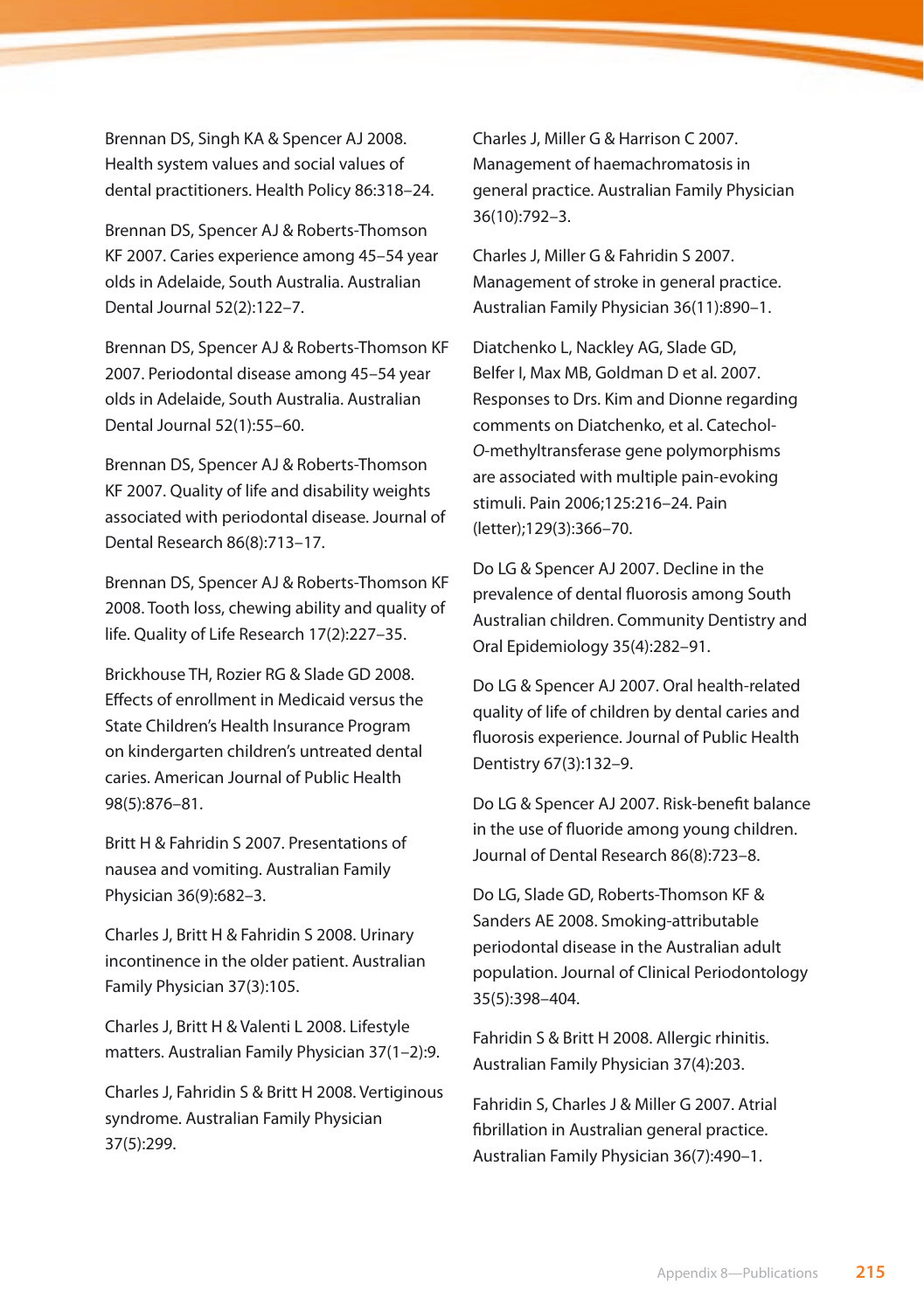Fahridin S, Harrison C, Britt H & Charles J 2007. Skin malignancies in general practice. Australian Family Physician 36(12):984–5.

Gagliardi D, Slade GD & Sanders AE 2008. Impact of dental care on oral health-related quality of life and treatment goals among elderly adults. Australian Dental Journal 53(1):26–33.

Glover J, Hetzel D & Tennant S (in press). Health systems of Australia and New Zealand. In: Heggenhougen K & Quah S (eds). International Encyclopedia of Public Health. 6 vols. Academic Press. Invited contributor.

Gunasekera H, Knox S, Morris P, Britt H, McIntyre P & Craig JC 2007. The spectrum and management of otitis media in Australian Indigenous and non-Indigenous children: a national study. The Pediatric Infectious Disease Journal 26(8):689–92.

Hayen A, Boufous S & Harrison JE 2007. A discussion of the potential benefits to injury surveillance through inclusion of date of injury in hospitalisation data in New South Wales and Australia. NSW Public Health Bulletin 18(7–8):130–2.

Henderson J, Miller G, Pan Y & Britt H 2008. The effect of advertising in clinical software on general practitioners' prescribing behaviour. The Medical Journal of Australia 188(1):15–20.

Jamieson LM & Koopu PI 2007. Associations between ethnicity and child health factors in New Zealand. Ethnicity & Disease 17(1):84–91.

Jamieson LM & Koopu PI 2007. Child use of dental services and receipt of dental care in New Zealand. Journal of Paediatrics and Child Health 43(11):732–9.

Jamieson LM & Koopu PI 2008. Factors associated with restoration and extraction receipt among New Zealand children. Community Dental Health 25(1):59–64.

Jamieson LM & Roberts-Thomson KF 2007. Hospitalized head injuries among older people in Australia, 1998/1999 to 2004/2005. Injury Prevention 13(4):243–7.

Jamieson LM & Roberts-Thomson KF 2008. Dental general anaesthetic receipt among Australians aged 15+ years, 1998–1999 to 2004–2005. BMC Oral Health 8:10.

Jamieson LM, Armfield JM & Roberts-Thomson KF 2007. Dental caries trends among Indigenous and non-Indigenous Australian children. Community Dental Health 24(4):238– 46.

Jamieson LM, Harrison JE & Berry JG 2008. Hospitalisation for head injury due to assault among Indigenous and non-Indigenous Australians, July 1999 – June 2005. The Medical Journal of Australia 188(10):576–9.

Jamieson LM, Parker EJ & Richards L 2007. Using qualitative methodology to inform an Indigenous owned oral health promotion initiative. Health Promotion International 23(1):52–9.

Luzzi L & Spencer AJ 2008. Factors influencing the use of public dental services: an application of the Theory of Planned Behaviour. BMC Health Services Research 8:93.

Mahoney G, Slade GD, Kitchener S & Barnett A 2008. Lifetime fluoridation exposure and dental caries experience in a military population. Community Dentistry and Oral Epidemiology. Epublication ahead of print.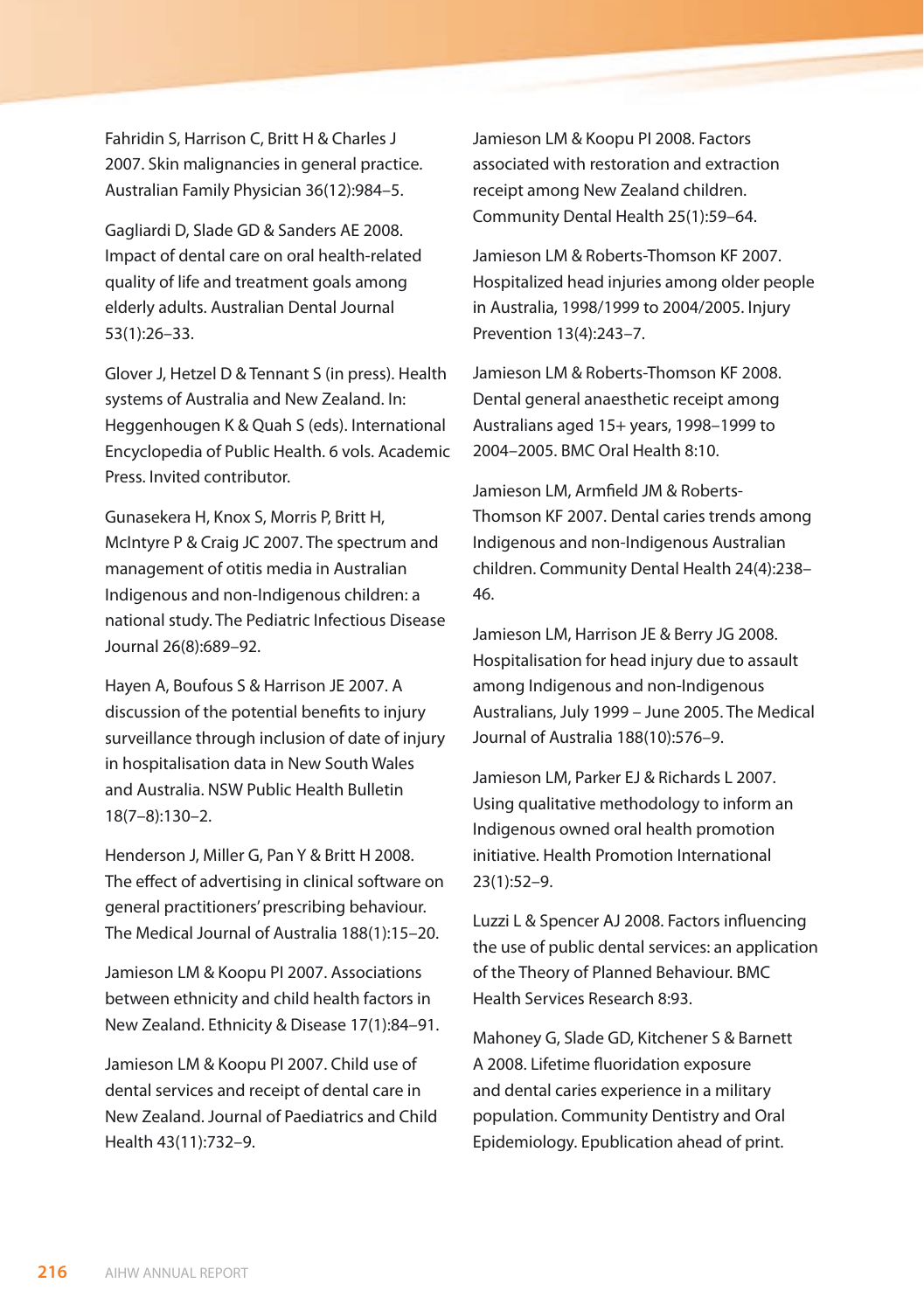Mejia GC, Kaufman JS, Corbie-Smith G, Rozier RG, Caplan DJ & Suchindran CM 2008. A conceptual framework for Hispanic oral health care. Journal of Public Health Dentistry 68(1):1–6.

O'Halloran J, Britt H & Valenti L 2007. General practitioner consultations at residential aged-care facilities. The Medical Journal of Australia 187(2):88–91.

Pahel BT, Rozier RG & Slade GD 2007. Parental perceptions of children's oral health: the Early Childhood Oral Health Impact Scale (ECOHIS). Health and Quality of Life Outcomes 5:6.

Parker EJ & Jamieson LM 2007. Oral health comparisons between children attending an Aboriginal health service and a Government school dental service in a regional location. Rural and Remote Health 7(2):625.

Patrick J, Wang Y, Miller G & O'Halloran J 2007. Automatic mapping of ICPC-2 PLUS terms to the SNOMED CT terminology. electronic Journal of Health Informatics 2(2):e11.

Plutzer K & Spencer AJ 2008. Efficacy of an oral health promotion intervention in the prevention of early childhood caries. Community Dentistry and Oral Epidemiology 36(4):335–46.

Poulos LM, Waters A-M, Correll PK, Loblay RH & Marks GB 2007. Trends in hospitalizations for anaphylaxis, angioedema, and urticaria in Australia, 1993–94 to 2004–05. Journal of Allergy and Clinical Immunology 120(4):878–84.

Roberts-Thomson KF & Stewart JF 2008. Risk indicators of caries experience among young adults. Australian Dental Journal 53(2):122–7. Roberts-Thomson KF, Spencer AJ & Jamieson LM 2008. Oral health of Aboriginal and Torres Strait Islander Australians. The Medical Journal of Australia 188(10):592–3.

Roche AM, Pidd K, Berry JG & Harrison JE 2008. Workers' drinking patterns: the impact on absenteeism in the Australian work-place. Addiction 103(5):738–48.

Sanders AE, Lim S & Sohn W 2008. Resilience to urban poverty: theoretical and empirical considerations for population health. American Journal of Public Health 98(6):1101–6.

Sanders AE, Slade GD, Turrell G, Spencer AJ & Marcenes W 2007. Does psychological stress mediate social deprivation in tooth loss? Journal of Dental Research 86(12):1166–70.

Singh KA, Spencer AJ & Brennan DS 2007. Effects of water fluoride exposure at crown completion and maturation on caries of permanent first molars. Caries Research 41(1):34–42.

Slade GD 2007. Interim analysis of validity of periodontitis screening questions in the Australian population. Journal of Periodontology 78(7):1463–70.

Slade GD & Reisine ST 2007. The child oral health impact profile: current status and future directions. Community Dentistry and Oral Epidemiology 35(Suppl 1):50–3.

Slade GD, Diatchenko L, Bhalang K, Sigurdsson A, Fillingim RB, Belfer I et al. 2007. Influence of psychological factors on risk of temporomandibular disorders. Journal of Dental Research 86(11):1120–5.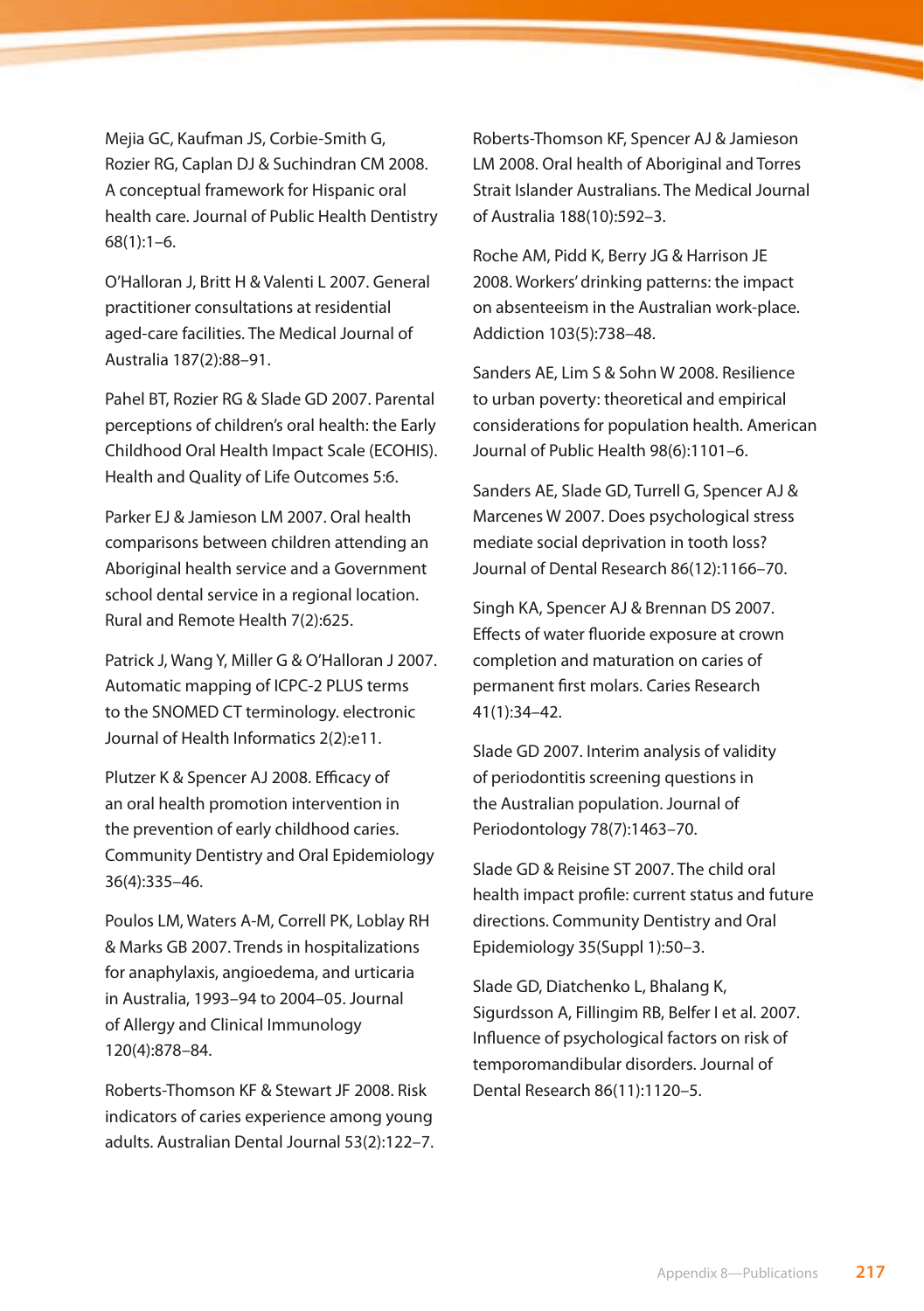Slade GD, Diatchenko L, Ohrbach R & Maixner W 2008. Orthodontic treatment, genetic factors, and risk of temporomandibular disorder. Seminars in Orthodontics 14(2):146–56.

Slade GD, Rozier RG, Zeldin LP & Margolis PA 2007. Training pediatric health care providers in prevention of dental decay: results from a randomized controlled trial. BMC Health Services Research 7:176.

Spencer AJ 2007. Policy challenges in South Australia: improving oral health and dental care. South Australian Policy Online 12 July. Viewed 22 August 2008, <www.sapo.org.au/ opin/opin8943.html>.

Spencer AJ & Do LG 2007. Water fluoridation. Public Health Bulletin South Australia 4(2):17–20.

Spencer AJ & Do LG 2008. Changing risk factors for fluorosis among South Australian children. Community Dentistry and Oral Epidemiology 36(3):210–18.

Spencer AJ & Harford J 2007. Inequality in oral health in Australia. Australian Review of Public Affairs October. Viewed 22 August, <www. australianreview.net/digest/2007/election/ spencer\_harford.html>.

Spencer AJ, Armfield JM & Slade GD 2008. Exposure to water fluoridation and caries increment. Community Dental Health 25(1):12–22.

Stark RJ, Valenti L & Miller GC 2007. Management of migraine in Australian general practice. The Medical Journal of Australia 187(3):142–6.

Sutinen S, Lahti S, Nuttall NM, Sanders AE, Steele JG, Allen PF et al. 2007. Effect of a 1-month vs. a 12-month reference period on responses to the 14-item Oral Health Impact Profile. European Journal of Oral Sciences 115(3):246–9.

Turrell G, Sanders AE, Slade GD, Spencer AJ & Marcenes W 2007. The independent contribution of neighborhood disadvantage and individual-level socioeconomic position to self-reported oral health: a multilevel analysis. Community Dentistry and Oral Epidemiology 35(3):195–206.

Zhong Y, Slade GD, Beck JD & Offenbacher S 2007. Gingival crevicular fluid interleukin-1, prostaglandin  $\mathsf{E}_\mathsf{2}$  and periodontal status in a community population. Journal of Clinical Periodontology 34(4):285–93.

# **Conference papers given by AIHW staff**

Al-Yaman F 2007. Indigenous child health and wellbeing data. Presented at the Indigenous Child Health and Wellbeing Forum, Darwin, October.

Al-Yaman F 2008. A brief history of the collection of statistics about the health of Indigenous Australians. Presented at the Australian Institute of Aboriginal and Torres Strait Islander Studies (AIATSIS) Conference, Canberra, November.

Al-Yaman F 2008. A realistic outlook at measuring COAG targets. Presented at the Indigenous Health Summit, Melbourne, June.

Al-Yaman F 2008. How to get good quality data. Healthy for Life Biennial Conference, Adelaide, April.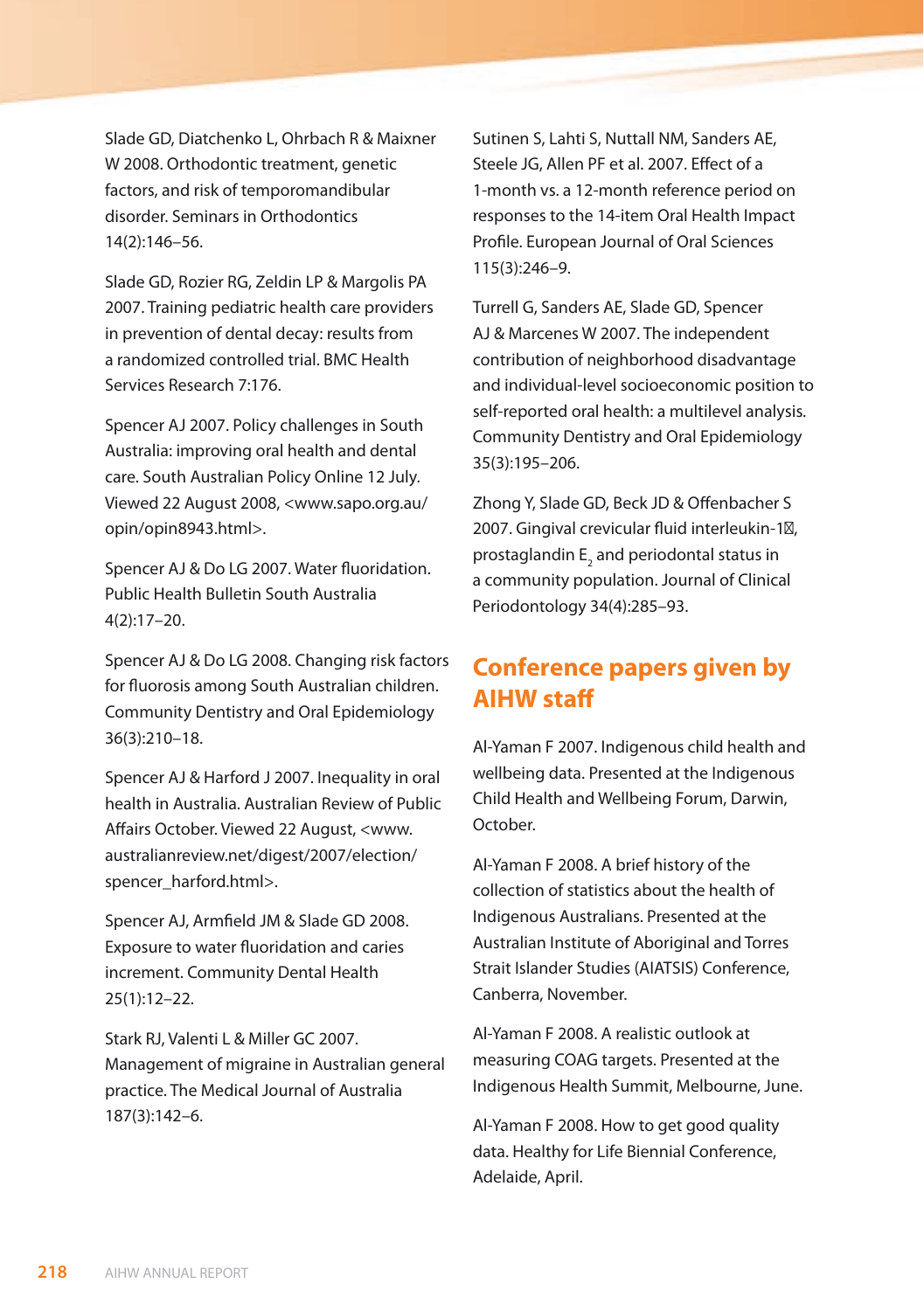Al-Yaman F 2008. Using health information to improve service delivery. Healthy for Life Biennial Conference, Adelaide, April.

Al-Yaman F & Allbon P 2008. Are we serious about measuring targets? Presented at the Indigenous Inequality Summit, Canberra, February.

Al-Yaman F & Wilkes E 2008. Are we making progress? How do we know if we are? Australia's Health 2008, Canberra, June.

Bhatia K 2008. Using PBS data for pharmacoepidemiological studies. Presented at the 5th Annual Future of the PBS conference, Sydney, May.

Broomfield L, Holzer P & Penhaligon D 2007. International approaches to child protection: how is Australia positioned? A collaboration between the Australian Institute of Family Studies, National Child Protection Clearinghouse and the Australian Institute of Health and Welfare, Children, Youth and Families Unit. Presented at National Child Protection Week, Canberra, September.

Cooper-Stanbury M 2007. Drug use in Australia. Presented at the Families Australia Forum, Canberra, July.

Cooper-Stanbury M 2007. Mortality from motor neurone disease in Australia. Presented at the Australasian Mortality Data Interest Group Mortality Data Workshop – 2007, Wellington, New Zealand, 30 November.

Eldridge D 2007. Young Australians: their health and wellbeing 2007. Presented at the Children and Young People are Key Stakeholders Conference, Perth, July.

Ennis T 2007. The 2003 Commonwealth State Housing Agreement: who receives assistance and what impact has it had on their lives? Presented at the Australian Social Policy Conference, Sydney, July.

Gibson D 2007. Quantitative and qualitative research: divide and conquer or combine and prosper? Dementia Research Forum, Sydney, September.

Gibson D 2008. The new picture of ageing. Presented to the HACC National Forum, Melbourne, February.

Griffin J 2008. Reducing unmet demand in SAAP. Presentation at the 5th National Homelessness Conference, Adelaide, May.

Hanson G 2008. Oz Health mental health presentation. Presented at the Australia's Health Conference, Canberra, June.

Hunter N & Mathur S 2007. Academic performance of children in the care of the state: how do they compare? Presented at the Australian Social Policy Conference, Sydney, July.

Jellie C, Lai R & O'Neill C 2008. High and complex needs, presented at the National Homelessness Conference, Adelaide, May. Joint presentation between AIHW, FaHCSIA and Mission Australia.

Johnston I & Aalders R 2007. Aboriginal and Torres Strait Islander Australians in juvenile justice: are things improving? Presented at the Australian and New Zealand Society of Criminology (ANZSOC) 20th Annual Conference, Adelaide, September.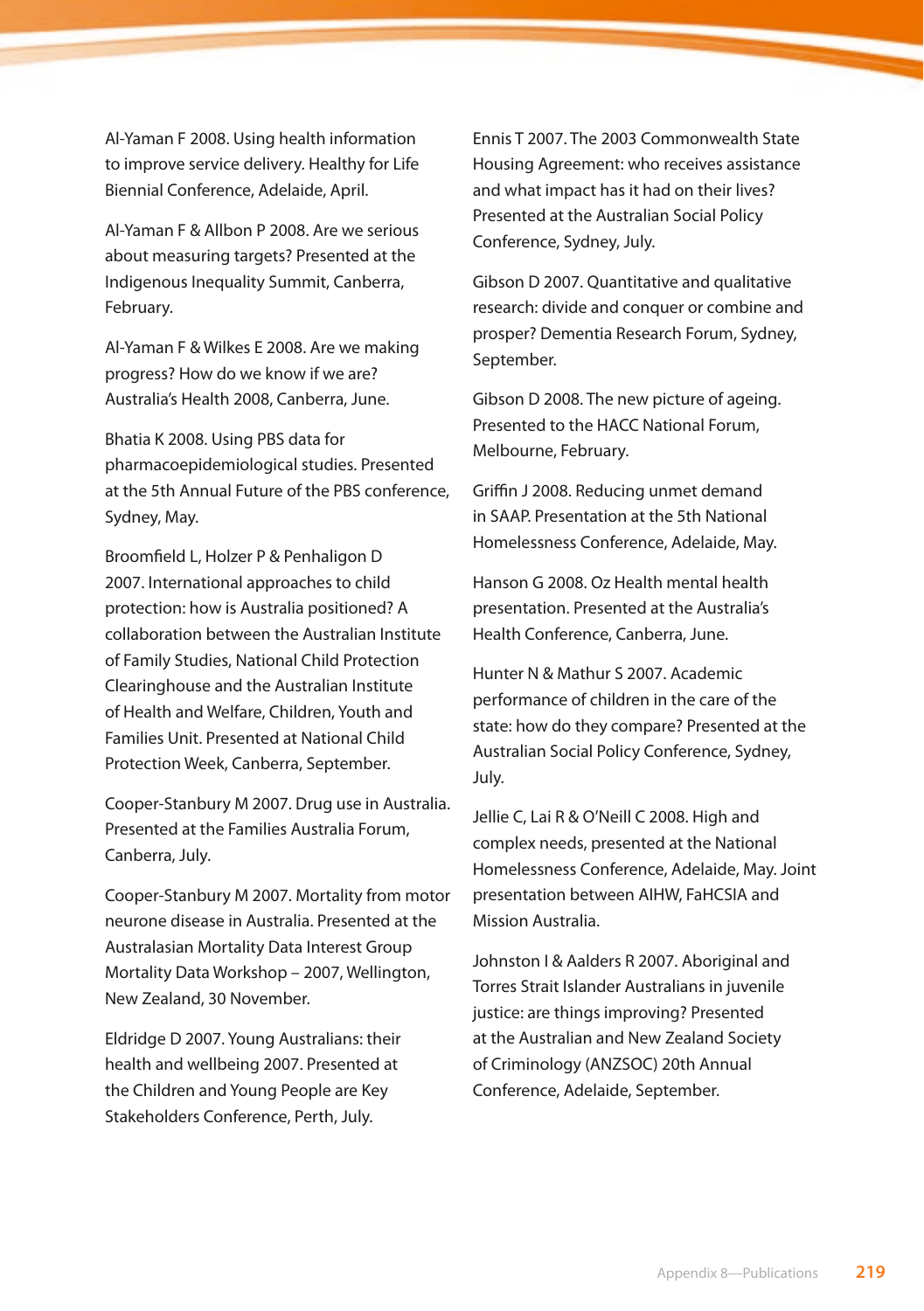Johnston I & Aalders R 2007. Juvenile justice supervision in Australia. Presented at the Australian Social Policy Conference, Sydney, July.

Karmel R, Lloyd J & Anderson P 2007. Moving from hospital to aged care. Presented at the Australian Association of Gerontology 40th National Conference, Adelaide, November.

Karmel R, Lloyd J & Hales C 2007. Older Australians in hospital. Presented at the Australian Association of Gerontology 40th National Conference, Adelaide, November.

Kim C & Mathur S 2007. Children, Youth and Families. Presented at the Australia's Welfare conference, Canberra, December.

Mallen K & Miller J 2008. Public rental housing in Australia: tenant affordability and economic participation. Presented at the National Housing Conference, Sydney, February.

Moon L 2007. Diabetes prevalence in Australia: which estimate to use? Presented at the Joint Scientific Meetings of the Australasian Epidemiological Association and the International Epidemiological Association, Western Pacific Region, Hobart, August.

Moon L 2007. Latest results on insulin-treated diabetes from the National Diabetes Register. Presented at the Australian Diabetes Society conference, Christchurch, September.

Moon L 2008. Comorbidity of cardiovascular disease, diabetes and chronic kidney disease. Presented at the Australia's Health Conference 2008, Canberra, June.

Moon L 2008. Complications of diabetes and its effect on people with diabetes in Australia. Presented at the 7th International Diabetes Federation Western Pacific Region Congress, Wellington, March.

Penm E 2007. Prevalence of cardiovascular disease and its associated risk factors among Aboriginal and Torres Strait Islander peoples, 2004–05. Presented at the Joint Scientific Meetings of the Australasian Epidemiological Association and the International Epidemiological Association, Western Pacific Region, Hobart, August.

Penm E 2008. Prevalence of cardiovascular disease and its associated risk factors among Aboriginal and Torres Strait Islander peoples, 2004–05. Presented at the CRIAH Aboriginal Health Conference 2008, Sydney, April.

Peut A 2007. Older Australia at a glance 4th edition: dispelling myths. Presented at the 40th National Conference of the Australian Association of Gerontology. Adelaide, November.

Peut A 2007. Ageing and aged care. Presented at the Australia's Welfare Conference. Canberra, December.

Peut A 2008. Ageing in Australia*.* Presented at the PhD Masterclass at the University of Queensland, Brisbane, March 2008.

Peut A 2008. An ageing Australia: diversity and change. Presented at the Ageing Population Policy & Planning conference, Canberra, February.

Peut A 2008. Older Australia at a glance. Presented to the Australian Association of Gerontology, ACT Division, Canberra, May.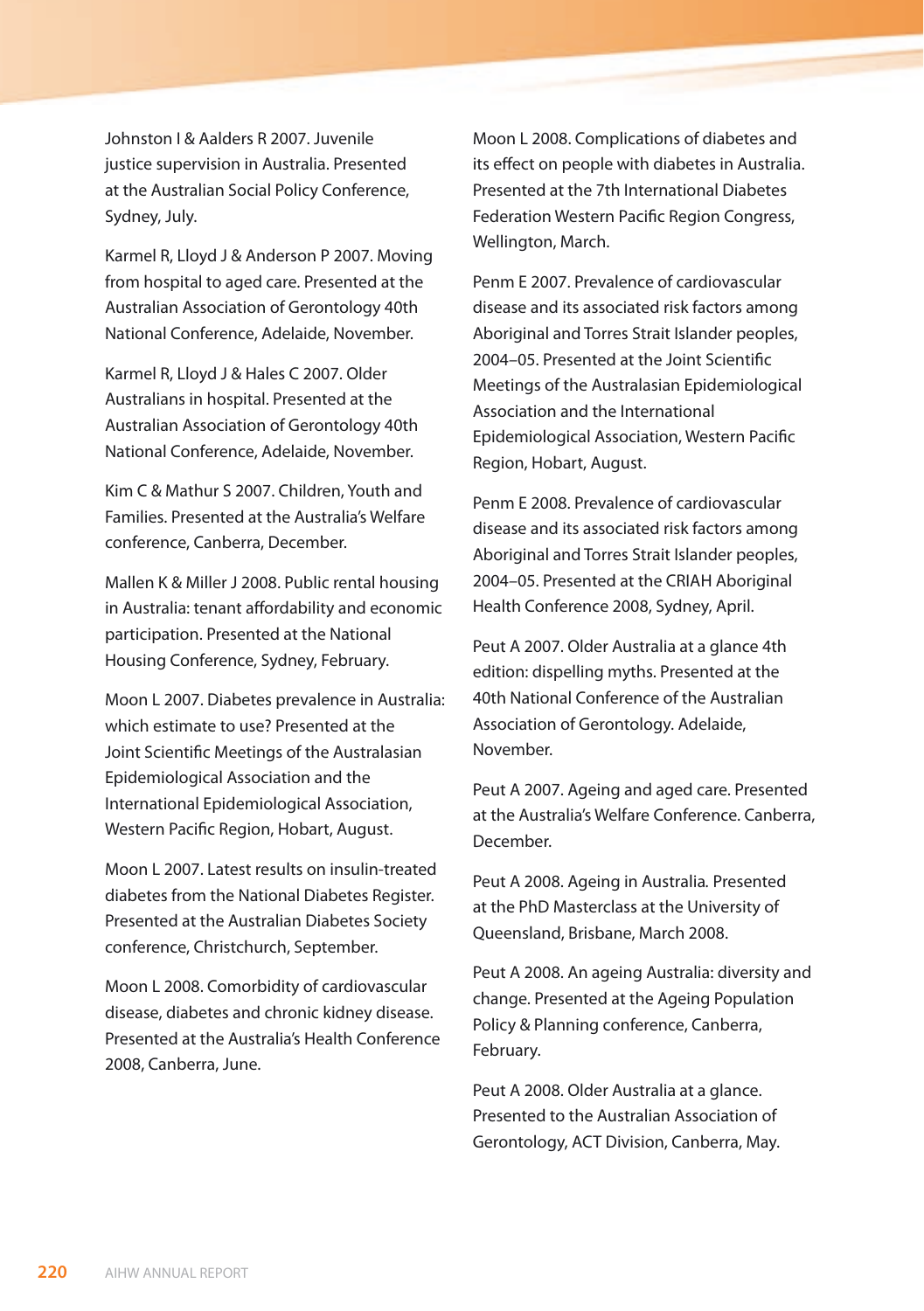Peut A & Goss J 2007. Dementia in Australia: identification and measurement of dementia in national data sources*.* Presented to the Ageing and Aged Care Division, Department of Health and Ageing. Canberra, August.

Pieris-Caldwell I 2007. Monitoring Australian trends in diabetes prevalence using three national data sources. Presented at the Australian Diabetes Society conference, Christchurch, September.

Pieris-Caldwell I 2008. Diabetes prevalence, hospitalisations and deaths in different population groups of Australia. Presented at the 7th International Diabetes Federation Western Pacific Region Congress, Wellington, March.

Sadkowsky K 2008. Polypharmacy in persons with obstructive lung diseases. Presented at the National Medicines Symposium 2008, Canberra, May.

Senes S 2007. Do patients use medicines for cardiovascular disease as the doctor intended? Presented at the Health Services Research Association of Australia and New Zealand, Auckland, December.

Senes S 2008. AIHW quality use of medicines report. Presented at the Challenges in Cardiology Conference VIII, Brisbane, May.

Sturrock C 2008. Australia's national cancer screening programs. Presented at Australia's health 2008 conference, Canberra, 24 June.

Sturrock C 2008. Cancer survival and prevalence in Australia. Presented at Australia's health 2008 conference, Canberra, 24 June.

Templeton M 2008. GDM estimates: what is the current picture in Australia? Presented at the 7th International Diabetes Federation Western Pacific Region Congress, Wellington, March.

Tong B 2007. Comorbidity of cardiovascular disease and diabetes in Australia. Presented at the Joint Scientific Meetings of the Australasian Epidemiological Association and the International Epidemiological Association Western Pacific Region, Hobart, August.

Wang H & Wilson D 2008. The distributional effect of CRA and public housing rent rebate for low income people. Presented at the National Housing Conference 2008, Sydney, February.

Wen X 2007. Life expectancy, ageing, disability and demand for disability services. Presented at Australian Social Policy Conference, Sydney, July.

Wilson D 2008. Older Australians at a glance. Presented at the National Housing Conference 2008, Sydney, February.

Wilson D 2008. The distributional effect of CRA and public housing rent rebate for low income people. Presented at the National Housing Conference 2008, Sydney, February.

# **Conference papers given by collaborating units**

Armfield JM 2007. Changing patterns – a Queensland perspective. Presented at the Dental and Oral Health Therapist Association of Queensland Conference, Surfers Paradise, August.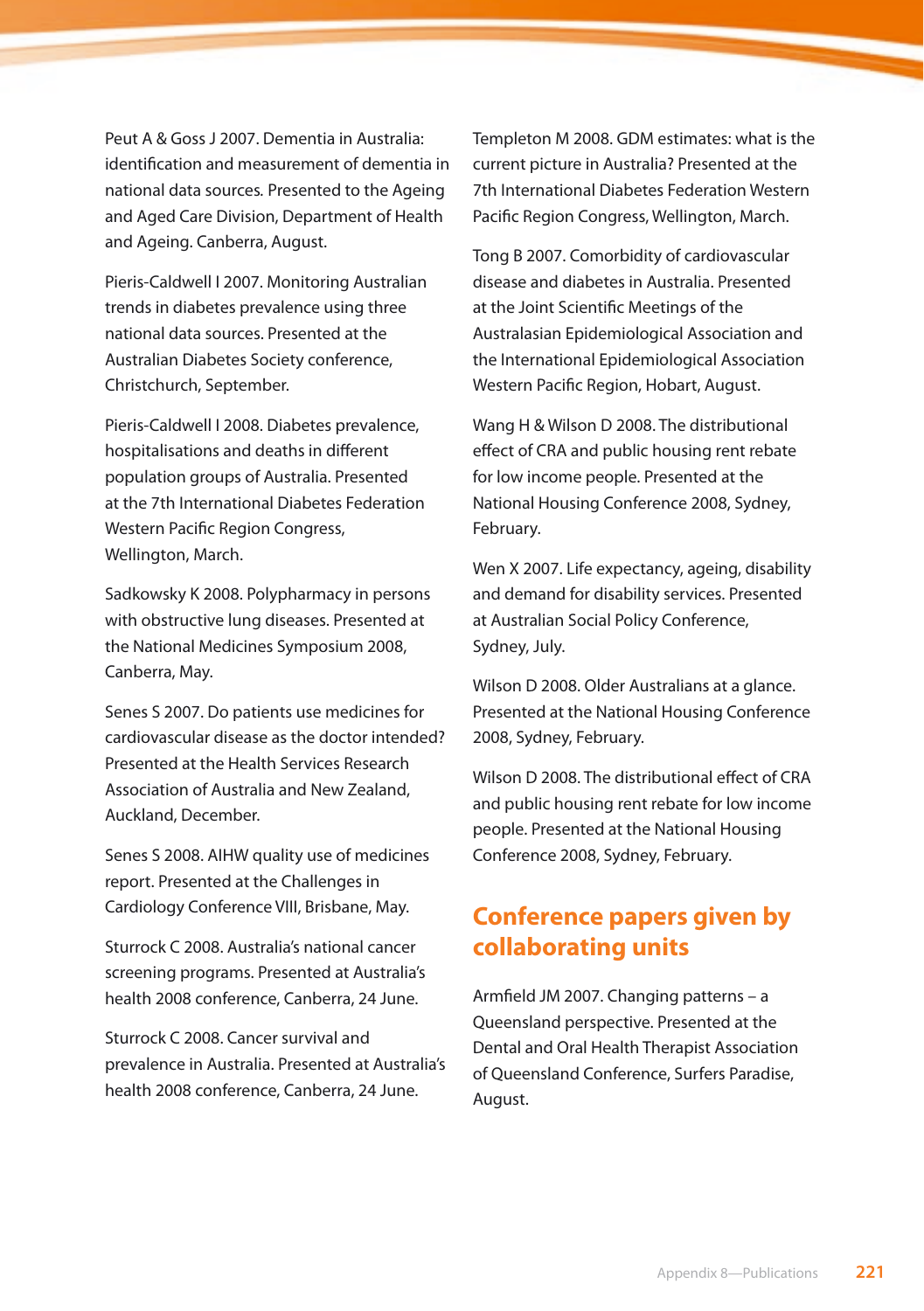Armfield JM 2007. Changing patterns of oral disease in Australia. Presented at the Dental and Oral Health Therapist Association of Queensland Conference, Surfers Paradise, August.

Armfield JM 2008. The science behind Australia's new fluoride guidelines. Presented at the Australian and New Zealand Society of Paediatric Dentistry (NSW Branch), Sydney, April.

Armfield JM, Roberts-Thomson K & Spencer AJ 2007. Family resources and parental assistance with child toothbrushing. Presented at the 47th Annual Meeting of the Australian and New Zealand Division of the International Association for Dental Research, Barossa Valley, September.

Brennan DS & Spencer AJ 2007. Social acceptability of occlusal conditions and fixed orthodontic treatment. Presented at the 47th Annual Meeting of the Australian and New Zealand Division of the International Association for Dental Research, Barossa Valley, September.

Brennan DS, Crocombe LA & Slade GS 2007. Dental care and quality of life. Presented at the 47th Annual Meeting of the Australian and New Zealand Division of the International Association for Dental Research, Barossa Valley, September.

Brennan DS, Spencer AJ & Roberts-Thomson KF 2007. Dental behaviour and social inequality in caries experience. Presented at the 47th Annual Meeting of the Australian and New Zealand Division of the International Association for Dental Research, Barossa Valley, September.

Do LG, Jamieson LM, Mejia GC & Roberts-Thomson KF 2007. Dental health and dental visiting among young Australian adults. Presented at the 47th Annual Meeting of the Australian and New Zealand Division of the International Association for Dental Research, Barossa Valley, September.

Ha DH, Slade GD & Spencer AJ 2007. Accuracy of caries risk assessment in the South Australian School Dental Service. Presented at the 47th Annual Meeting of the Australian and New Zealand Division of the International Association for Dental Research, Barossa Valley, September 2007.

Harford JE & Mejia GC 2007. Impact of Commonwealth policies on access to dental care. Presented at the 47th Annual Meeting of the Australian and New Zealand Division of the International Association for Dental Research, Barossa Valley, September.

Harrison JE 2007. ICD-11: injury and external causes of injury. Presented at the WHO-FIC Network Meeting, Trieste, October.

Harrison JE 2008. ICD revision: injury and external causes. NCHS International Collaborative Effort on Injury Statistics. Merida, Mexico, March.

Harrison JE & Berry J 2008. Serious non-fatal injury due to transport, Australia, 2005–06. Presented at the National Road Safety Strategy Panel Canberra, February.

Harrison JE & Helps Y 2007. Epidemiology of indigenous injury in Australia. Presented at the RACS Workshop: Injury in Indigenous Populations – towards a safer future. Melbourne, November.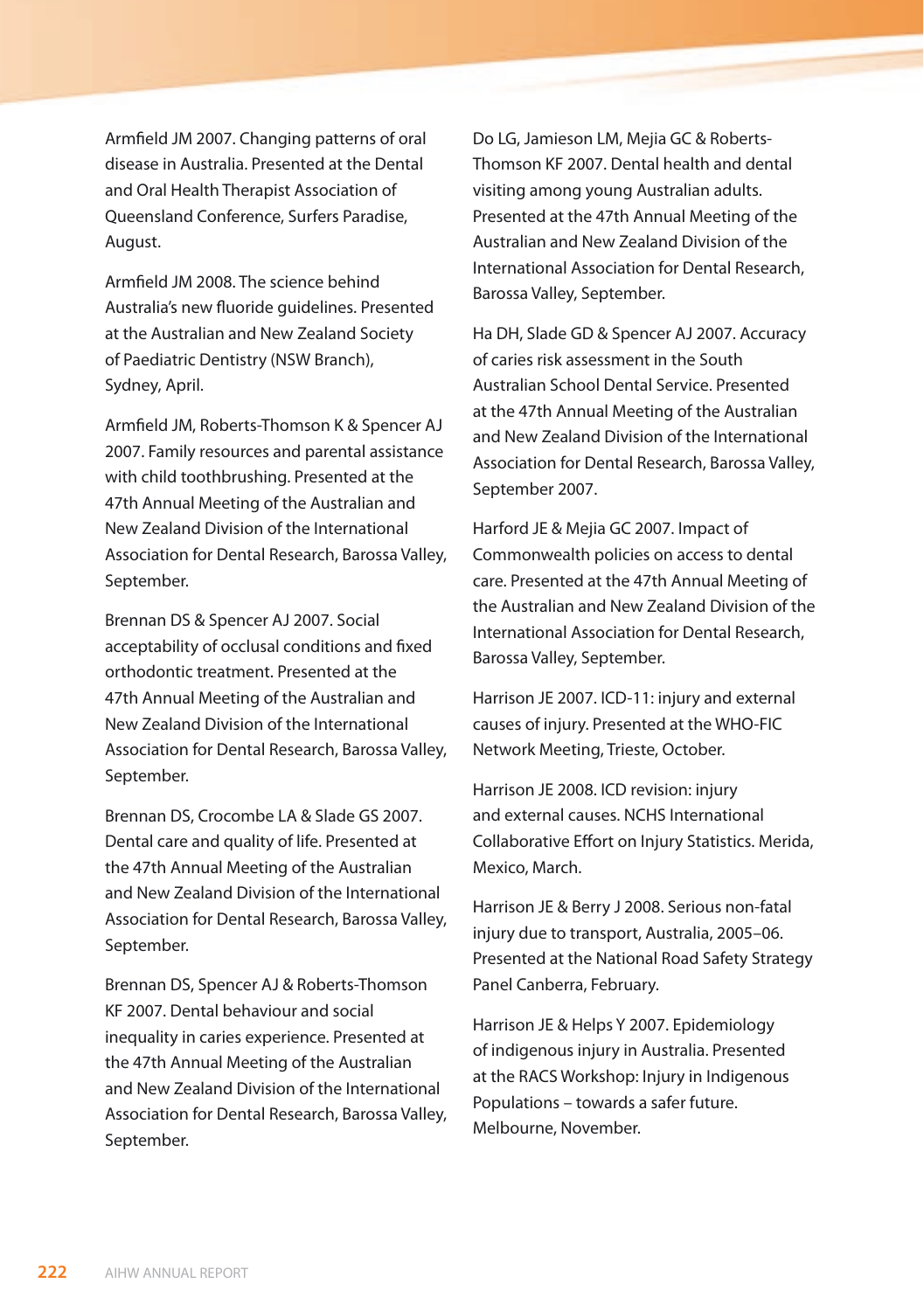Henley G 2007. Enumeration of road deaths and homicides in Australia: comparison of ABS data with other data sources. Presented at the AMDIG Workshop/NZHIS Mortality Forum, Wellington, November.

Jamieson LM 2007. Hospitalised head injury due to assault among Indigenous and non-Indigenous Australians, 1998–1999 to 2004–2005. Presented at The 22nd Annual International Disciplinary Conference on Ethnicity and Disease, Orlando, June.

Jamieson LM 2007. Is birth size a predictor of oral health outcomes? The Australian Aboriginal Birth Cohort Study, 1987–2007. Presented at The 5th International Congress on Developmental Origins of Health and Disease, Perth, November.

Jamieson LM 2007. Risk factors for dental pain among Aboriginal adolescents involved in a longitudinal study. Presented at the 47th Annual Meeting of the Australian and New Zealand Division of the International Association for Dental Research, Barossa Valley, September.

Jamieson LM 2007. Using qualitative methodology to inform an Indigenous-owned oral health promotion initiative. Presented at the 19th International Union of Health Promotion and Education World Conference, Vancouver, June.

Mejia GC 2007. Participation in the National Survey of Adult Oral Health, Australia 2004–2006. Presented at the 47th Annual Meeting of the Australian and New Zealand Division of the International Association for Dental Research, Barossa Valley, September. Mejia GC & Ellershaw A 2007. Differences in self-reported oral health and health care access between immigrants and Australian-born adults. Presented at the 47th Annual Meeting of the Australian and New Zealand Division of the International Association for Dental Research, Barossa Valley, September.

Plutzer K & Spencer AJ 2007. An oral health promotion intervention and the intention to treat principle. Presented at the 47th Annual Meeting of the Australian and New Zealand Division of the International Association for Dental Research, Barossa Valley, September.

Sanders AE, Slade GD & Roberts-Thomson K 2007.Population effects during early adulthood of lifetime exposure to fluorides. Presented at the 47th Annual Meeting of the Australian and New Zealand Division of the International Association for Dental Research, Barossa Valley, September.

Sanders AE 2008. Moving towards causal explanations for socially determined oral health outcomes. Presented at the School of Dentistry, University of North Carolina, Chapel Hill, USA, June.

Sanders AE 2008. Race, ethnicity and social status: markers for differential exposure to determinants of oral health quality of life in the U.S. population. Presented at The Finnish Dental Society of Apollonia Research Symposium, Helsinki, Finland, March.

Slade GD 2007. Australia's dental generations: the National Survey of Adult Oral Health. Presented at the Australian Dental Association, Biennial Congress, Sydney, March.